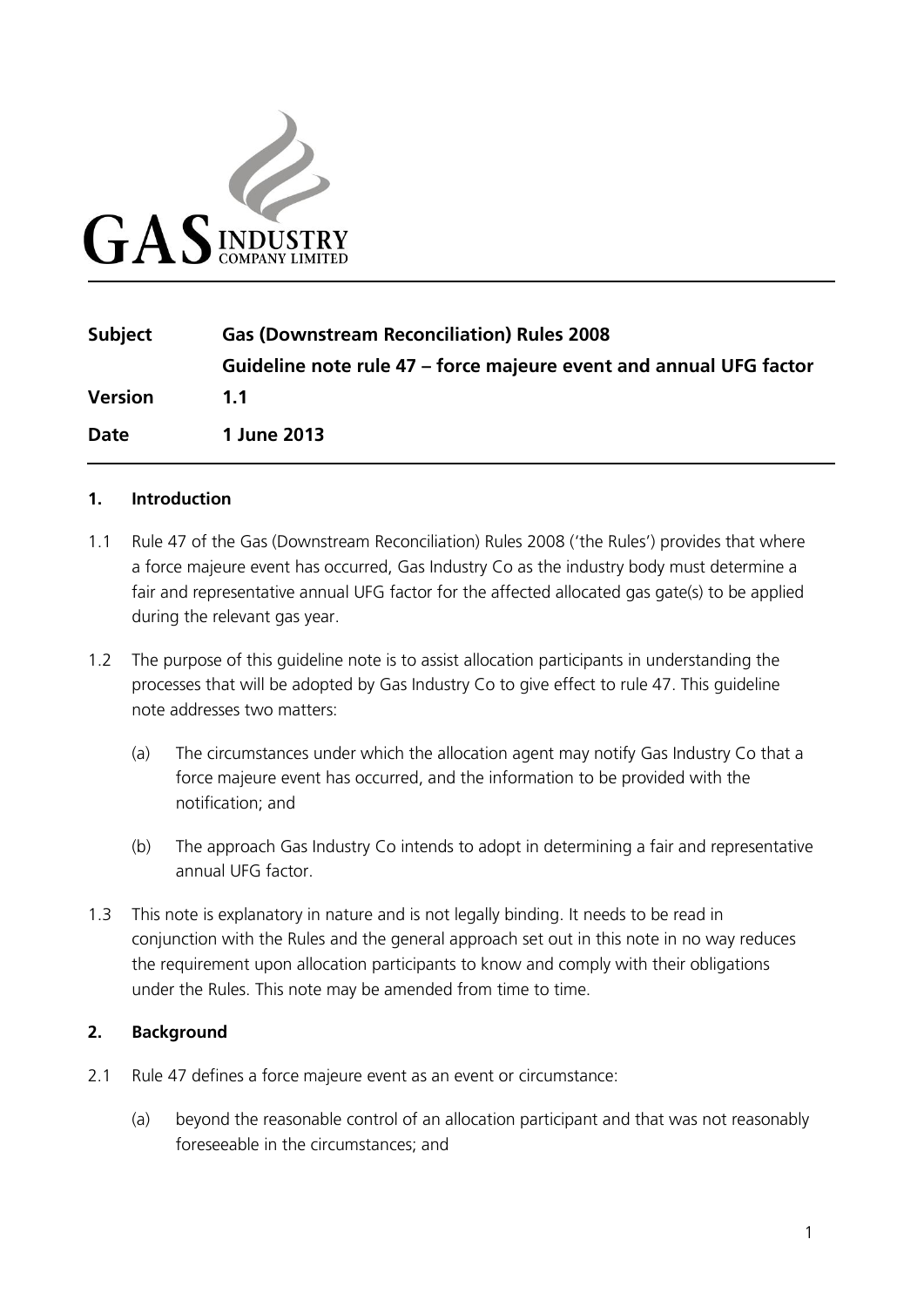- (b) which substantially affects the information relied on to determine the annual UFG factor in rule 46 so that it no longer will result in a fair and representative calculation of the annual UFG factor for a particular allocated gas gate.
- 2.2 Where the allocation agent considers that a force majeure event has occurred, it may give notice to Gas Industry Co but it must do so at least 10 business days prior to determining and publishing the annual UFG factors in accordance with rule 46.4.2.
- 2.3 On receiving notice of a force majeure event from the allocation agent, under rule 47.3 Gas Industry Co must, after consultation with affected allocation participants, determine the annual UFG factor to be applied for the allocated gas gate for the upcoming gas year. Gas Industry Co must determine an annual UFG factor which it considers will result in a fair and representative calculation of the annual UFG factor for that allocated gas gate.
- 2.4 Gas Industry Co's determination must be notified to the allocation agent, which then publishes the annual UFG factor in the normal way but with a notation that it has been determined by Gas Industry Co.

## **3. Determining and notifying a force majeure event**

- 3.1 Calculation of the annual UFG factor relies on aggregate gas injection information and consumption information for an allocated gas gate over a prior 12 month period. Accordingly, there is the potential for unforeseen events or circumstances, outside the reasonable control of allocation participants, which are so significant that the injection or consumption information provided will be distorted and an unrepresentative annual UFG factor for the relevant upcoming gas year will result.
- <span id="page-1-0"></span>3.2 Gas Industry Co has identified the following examples of exceptional events or circumstances which may constitute a force majeure event:
	- (a) Unforeseen rupture of a distribution system, which materially distorts UFG on the distribution system (eg caused by third parties such as heavy machinery contractors, or by natural disasters such as earthquakes or flooding);
	- (b) Other significant malfunctions of the distribution system and/or its connection(s) with the transmission system that had not previously been discovered, which materially distort UFG on the distribution system (eg leakage at an interconnection point or on the distribution system);
	- (c) Oil or water contamination of part of the transmission or distribution system such that incorrect metering data at the gas gate and/or consumer installations materially distorts UFG on the distribution system;
	- (d) The inability of the allocation agent to access information required for calculating the annual AUFG factor;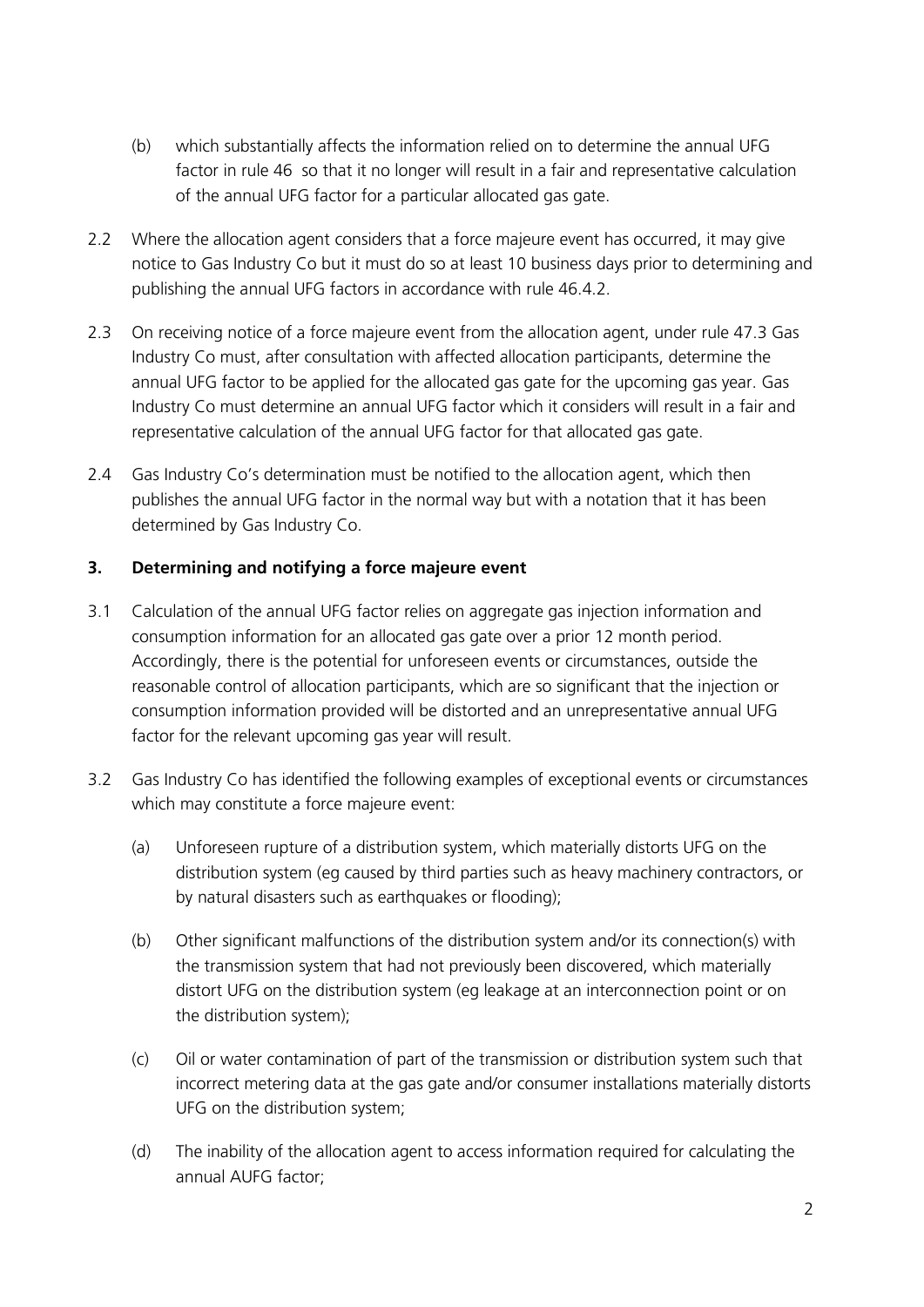- (e) A permanent loss of data required by the allocation agent to calculate annual UFG factors, such that the annual UFG factor for a distribution system would be materially distorted;
- (f) The discovery of ICPs which were allocated to the wrong allocated gas gate or the discovery of orphan installations (ICPs with no retailer), the existence of which are likely to have impacted on the AUFG for the particular year; and
- (g) The declaration of a critical contingency during the particular year.
- 3.3 Before the allocation agent notifies Gas Industry Co that it considers a force majeure event has occurred, the allocation agent must be of the opinion that the event or circumstance has substantially affected the information relied on to determine the annual UFG factor, so that it will no longer result in a fair and representative calculation of the annual UFG factor for a particular allocated gas gate. In particular, the effects of the types of events set out in paragraph [3.2](#page-1-0) above may have already been remedied through the provision of corrected injection or consumption information for an interim, final or special allocation ie the annual UFG factor will now be fair and representative following the data corrections. In these situations, a force majeure event for the purposes of the Rules will not have occurred and is not to be notified by the allocation agent under rule 47.
- 3.4 In assessing whether an event or circumstance has substantially affected the information relied on to calculate the annual UFG factor at a gas gate, Gas Industry Co considers that the allocation agent should take account of the following criteria:
	- (a) The event or circumstance has resulted in an annual UFG factor at a gas gate that differs by +/- 0.01 from the annual UFG factor that would have otherwise been calculated ie based on the remaining unaffected data in the relevant 12-month period or, if no such information is available, the best information available to the allocation agent (eg the previous gas year's annual UFG factor);
	- (b) The event or circumstance has resulted in an additional or reduced level of UFG of more than 1,000 GJ at a gas gate for each consumption period in the affected period ie based on the remaining unaffected data in the relevant 12-month period or, if no such information is available, the best information available to the allocation agent (eg the previous gas year's UFG data); and
	- (c) Any other matters that, in the particular circumstances surrounding the event or circumstance, are so significant as to substantially affect the information relied on to calculate the annual UFG factor so that a fair and representative calculation of the annual UFG factor is no longer possible in the allocation agent's opinion.
- 3.5 When forming its opinion on whether it considers a force majeure event has occurred, the allocation agent should also seek information surrounding the event or circumstance from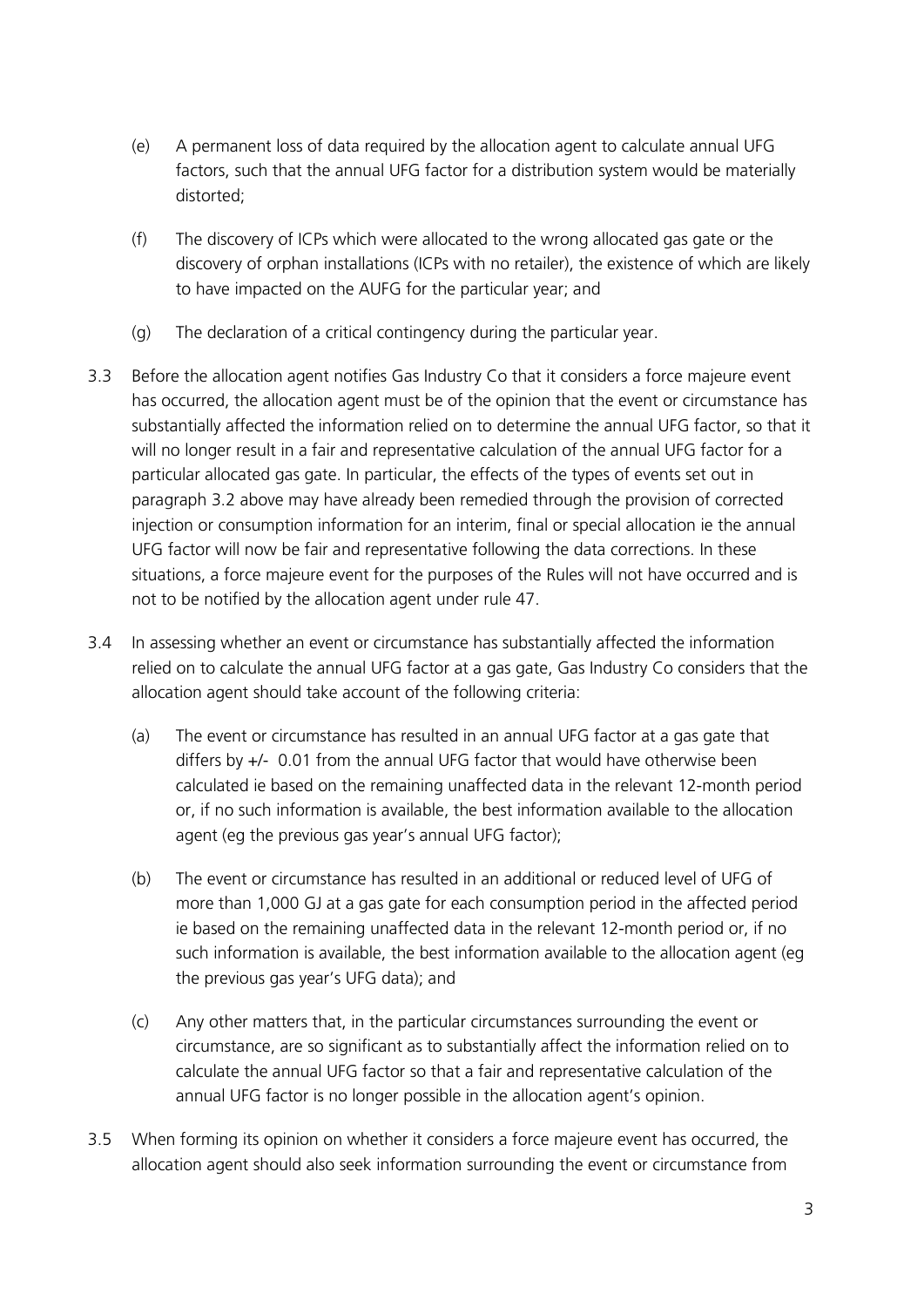affected allocation participants. In most cases, Gas Industry Co expects affected allocation participants will have already notified the allocation agent and Gas Industry Co of the occurrence of a potential force majeure event. Such information sought would be additional to that held by the allocation agent and would relate to the actual quantitative impact of the event or circumstance to the extent possible (eg estimated/corrected injection quantities from the transmission system owner). Where the impact of the event or circumstance is not known (or will not be known prior to the deadline for publishing the annual UFG factor), the allocation agent is expected to estimate the impact either by comparison with existing historical data for the affected allocated gas gate, other gas gates which are considered to have similar characteristics, or through such other means as the allocation agent considers to be most appropriate.

- 3.6 In general, the allocation agent should give notice to Gas Industry Co as soon as practicable after the completion of the February allocations that it considers a force majeure event has occurred ie on completion of the final allocation in February, the 12 months of data needed to calculate the annual UFG factor is available. As noted above, the latest date for a notification is 10 business days before 1 July each year.
- 3.7 It will be satisfactory for notifications from the allocation agent to Gas Industry Co to be in the form of an email addressed to [info@gasindustry.co.nz](mailto:info@gasindustry.co.nz) . Notifications should contain the following information:
	- (a) The gas gate(s) affected by the force majeure event;
	- (b) The nature and cause of the force majeure event;
	- (c) The size and nature of the substantial effect on the calculation of the annual UFG factor and, to the extent possible, the allocation participants who would be affected. To the extent that the information is not available, the allocation agent is to provide its best estimate of that information;
	- (d) To the extent possible, a preliminary view from the allocation agent on an annual UFG factor (or range) that it considers would be a fair and representative calculation of the annual UFG factor at the affected gas gate(s).
- 3.8 It is possible, but unlikely, that circumstances will exist where the allocation agent may not be able to notify Gas Industry Co of a force majeure event before the required deadline of ten business days prior to determining and publishing the annual UFG factor. In such situations, a late notice is non-compliant with the requirements of rule 47.2 and Gas Industry Co is generally unable to exercise its discretion to determine a fair and representative UFG factor under rule 47.3. However, Gas Industry Co will consider whether other potential steps are needed at gas gates affected by the force majeure event. One possible option may be the use of the exemption provisions in the Rules.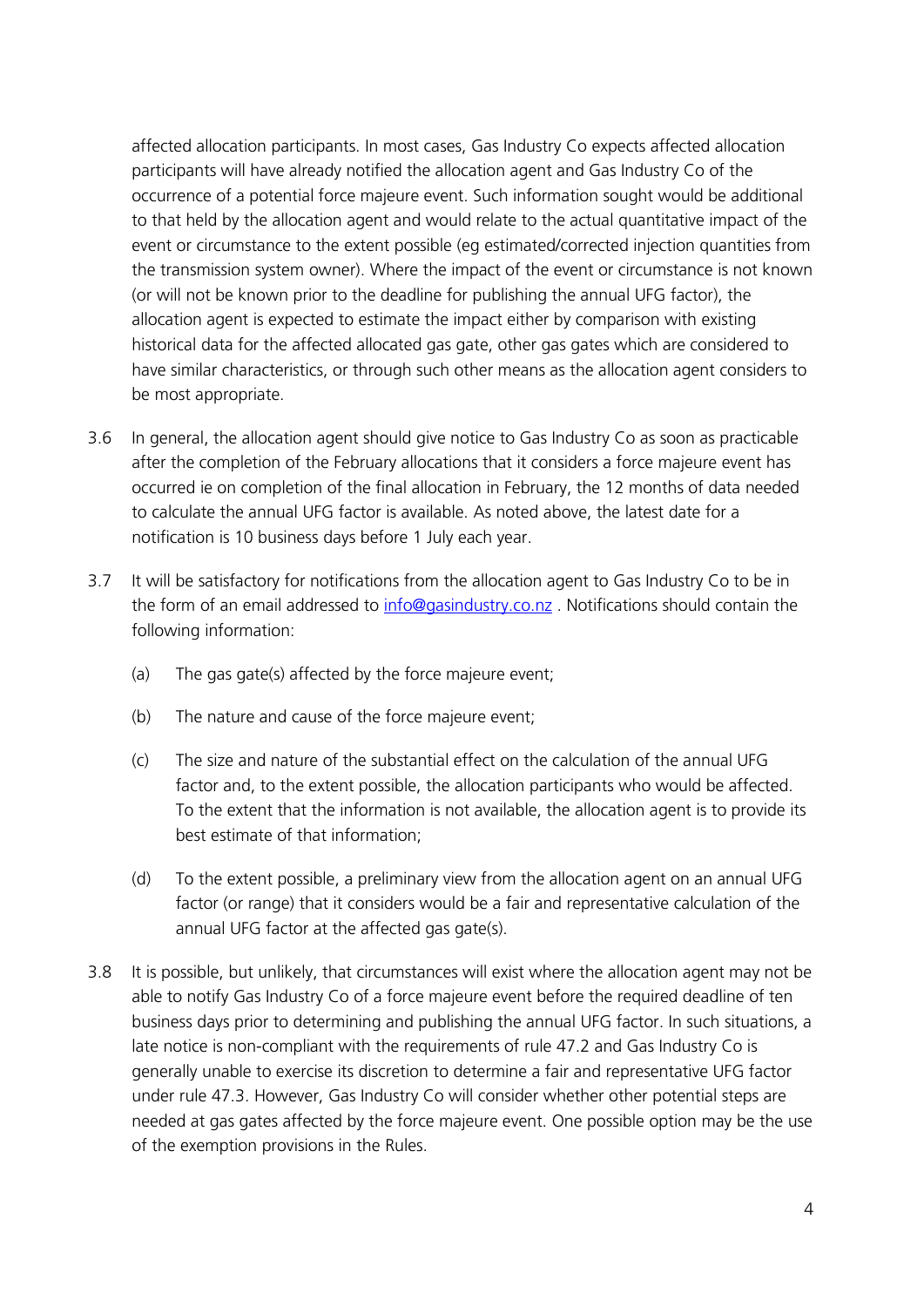## **4. Determining and publishing the annual UFG factor as a result of a force majeure event**

- 4.1 Having received notification of a force majeure event from the allocation agent, rule 47.3 sets out the process to be followed by Gas Industry Co in determining and notifying a fair and representative annual UFG factor for an affected allocated gas gate. Details of the process are as follows:
	- (a) The determination must be made as soon as is practicable. In general, Gas Industry Co will aim to complete the process, including notifying the allocation agent, within 10 business days or, in any event, two business days prior to the deadline for publication of the annual UFG factor on 1July;
	- (b) To the extent reasonably practicable in the time available, consultation with affected allocation participants is required before the annual UFG factor is determined. Gas Industry Co will generally take a broad view of which allocation participants might be affected and this will usually mean all of the retailers at the affected allocated gas gate and the relevant transmission system operator. Gas Industry Co will generally aim to initiate the consultation process within two business days of receiving notice of a force majeure event and the consultation period will usually be between one and two weeks, depending on how much time is available. Consultation will generally be done by email;
	- (c) The information provided to affected allocation participants for consultation will include the information provided by the allocation agent in the notification to Gas Industry Co (excluding any information that has been identified as confidential or commercially sensitive);
	- (d) The information sought from allocation participants will generally relate to additional information on: the nature and extent of the effects of the force majeure event on the annual UFG factor; particular impacts on individual allocation participants of the 'unfair and unrepresentative' annual UFG factor; the correct quantities to use for the calculation of the annual UFG factor if that information can be provided; and the most appropriate method of estimation to use if daily metered quantities cannot be provided; and
	- (e) The determination by Gas Industry Co will be notified to the allocation agent as required by rule 47.3.1, but the notification will be copied to all those affected allocation participants that were consulted. The notification will be by email.
- 4.2 Rule 47.3.2 requires Gas Industry Co to determine an annual UFG factor which it considers will result in a fair and representative calculation of the annual UFG factor for that allocated gas gate for the gas year. The approach that Gas Industry Co will adopt in order to achieve this will be as follows: